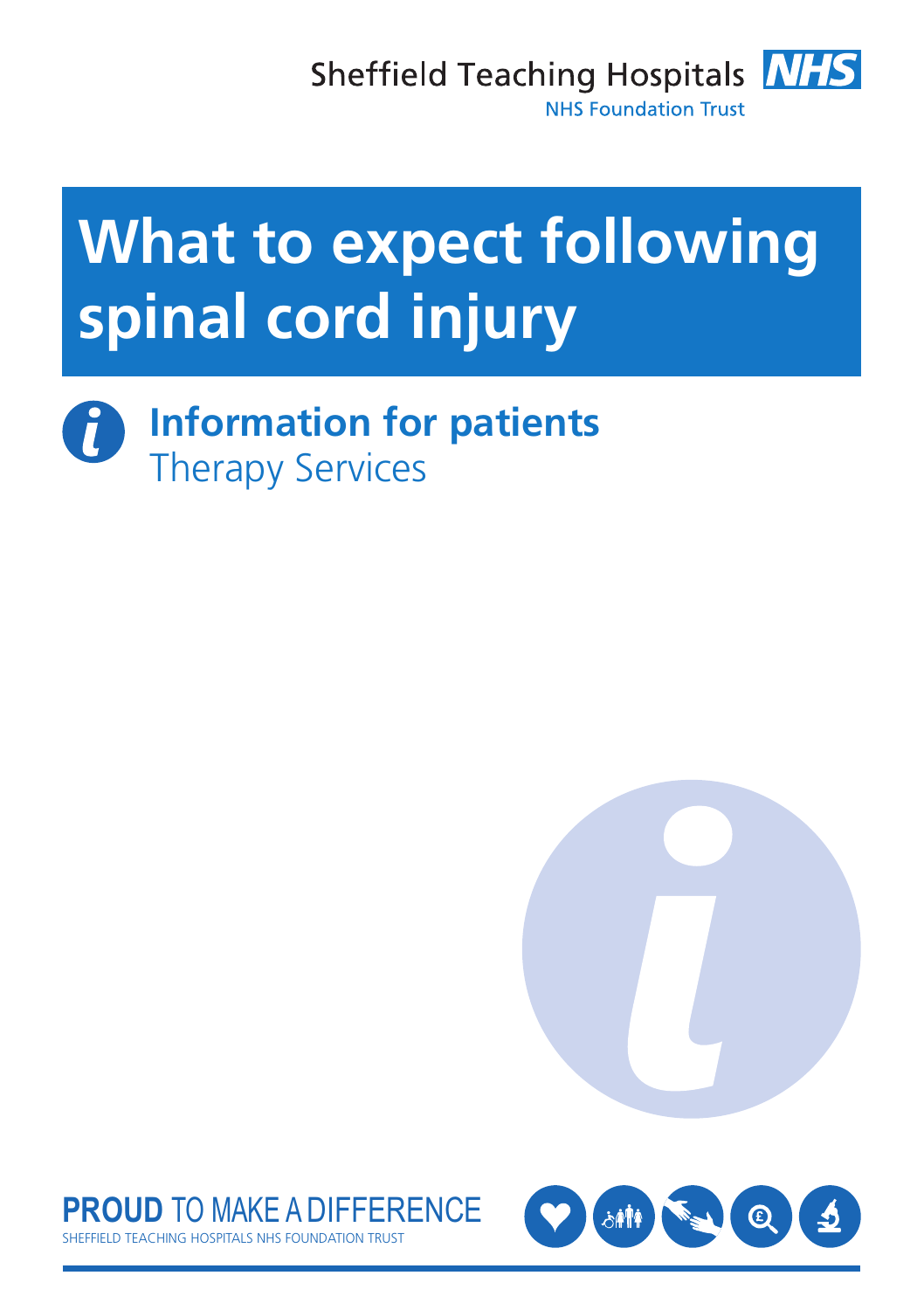## **Introduction**

This leaflet aims to explain what spinal cord injury is and what to expect over the next few months.



## **What is spinal cord injury (SCI) and what causes it?**

**Causes of spinal cord injury to Princess Royal Spinal Injury Unit 2016/2017**

The spinal cord is a collection of nerves, about the thickness of your little finger, which runs from your brain and down into your body within your spine (back bone). Normally there is plenty of room for this, but if the space inside your spine becomes narrowed, or the cord is damaged in an accident or its blood supply is interrupted, the cord becomes damaged.

The spinal cord is a very complicated information superhighway carrying messages back and forth between the brain and the body. These messages enable us to move our body, feel pressure and control vital functions like our breathing, blood pressure, bladder and bowels.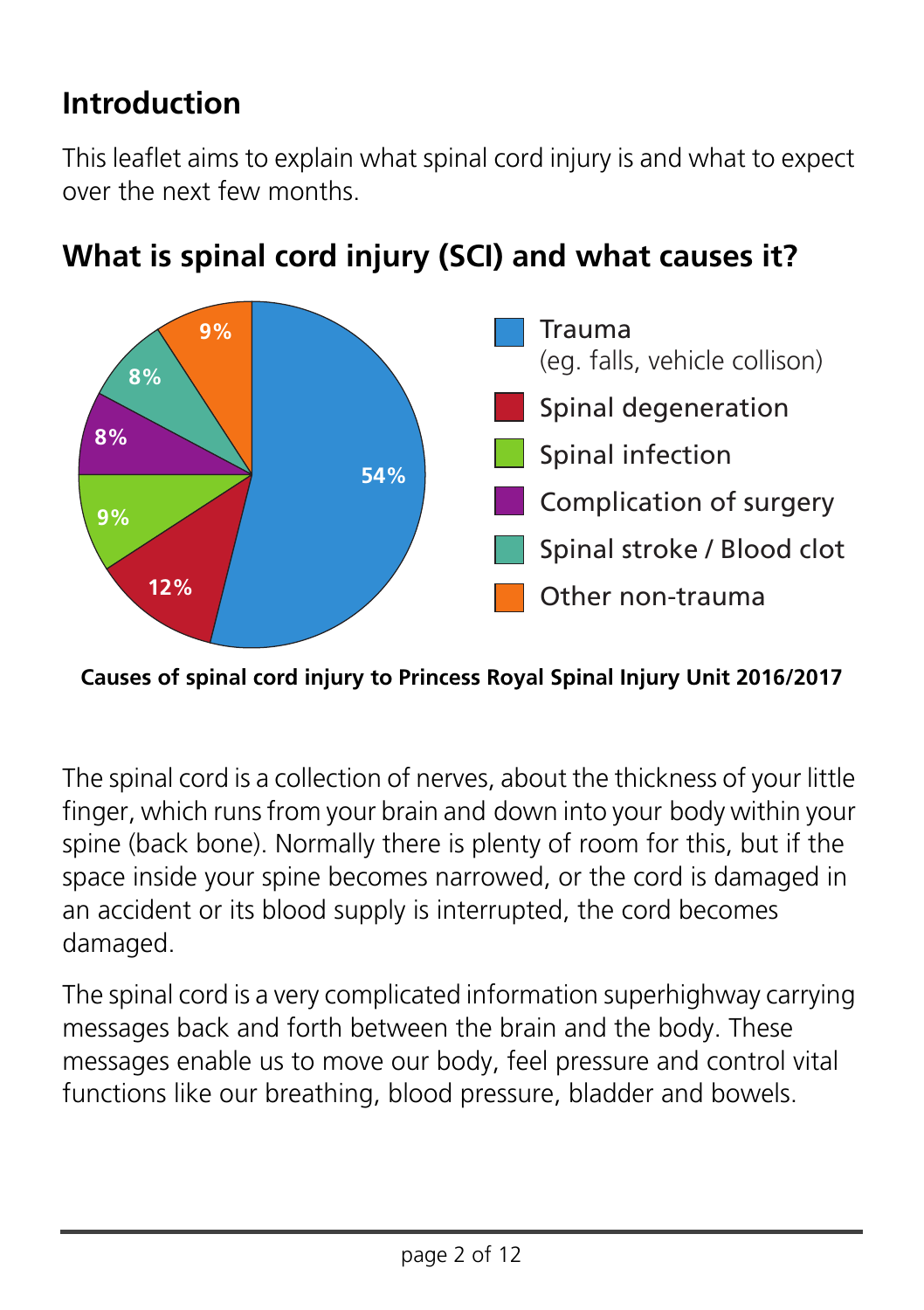When the spinal cord is damaged the messages between our brain and the rest of our body can't get through, resulting in a loss of movement and sensation from below the level of injury.

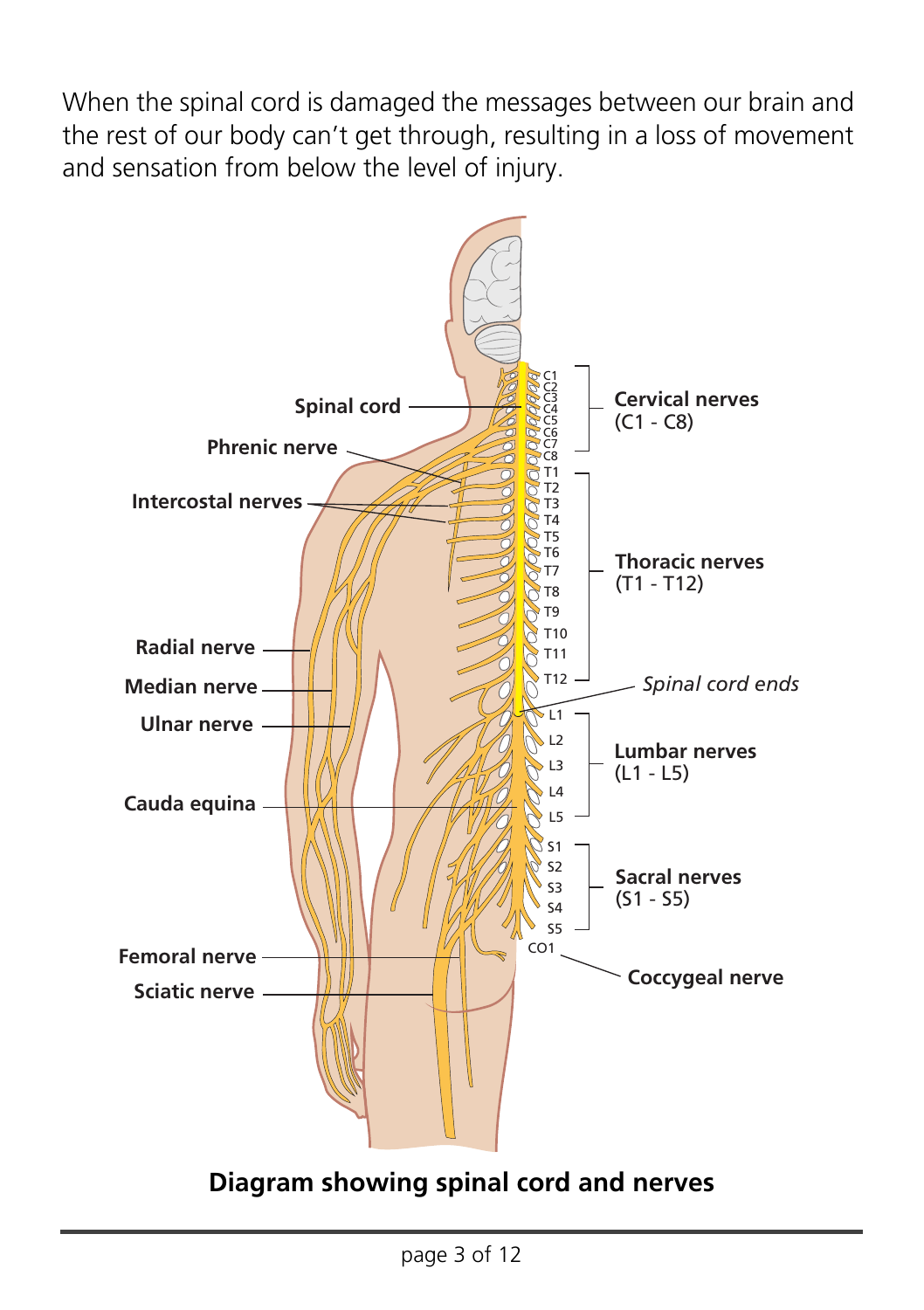## **How will spinal cord injury affect my body?**

The higher up you damage the spinal cord, the more movement and sensation will be affected.

- Damage to your spinal cord in your back can result in paraplegia. Paraplegia affects the movement and sensation in your legs and possibly some stomach muscles.
- Damage to the spinal cord in your neck can result in tetraplegia. Tetraplegia affects movement and sensation in both your arms and legs, as well as stomach and some chest muscles.

Your bladder control is likely to be affected and most often is initially managed by a catheter (a tube which is used to drain pee from your bladder), whilst your bowel may need daily support from the nursing staff until you establish a regular management program. It is important to be aware that the loss of movement and sensation will vary from person to person, even with those who have damaged their spinal cord in the same place.

## **What are the letters and numbers healthcare professionals keep mentioning?**

The use of letters and numbers refers to the level of your injury.

If you have injured the spinal cord in your neck, you will have injured one of your cervical nerves (1-8). An injury like this would be referred to as C1, C2 etc.

If you have injured the spinal cord in your back, you will have injured either thoracic nerves (1-12) or lumbar nerves (1-5). A back injury would be referred to as T6, L1 etc. (See the first diagram)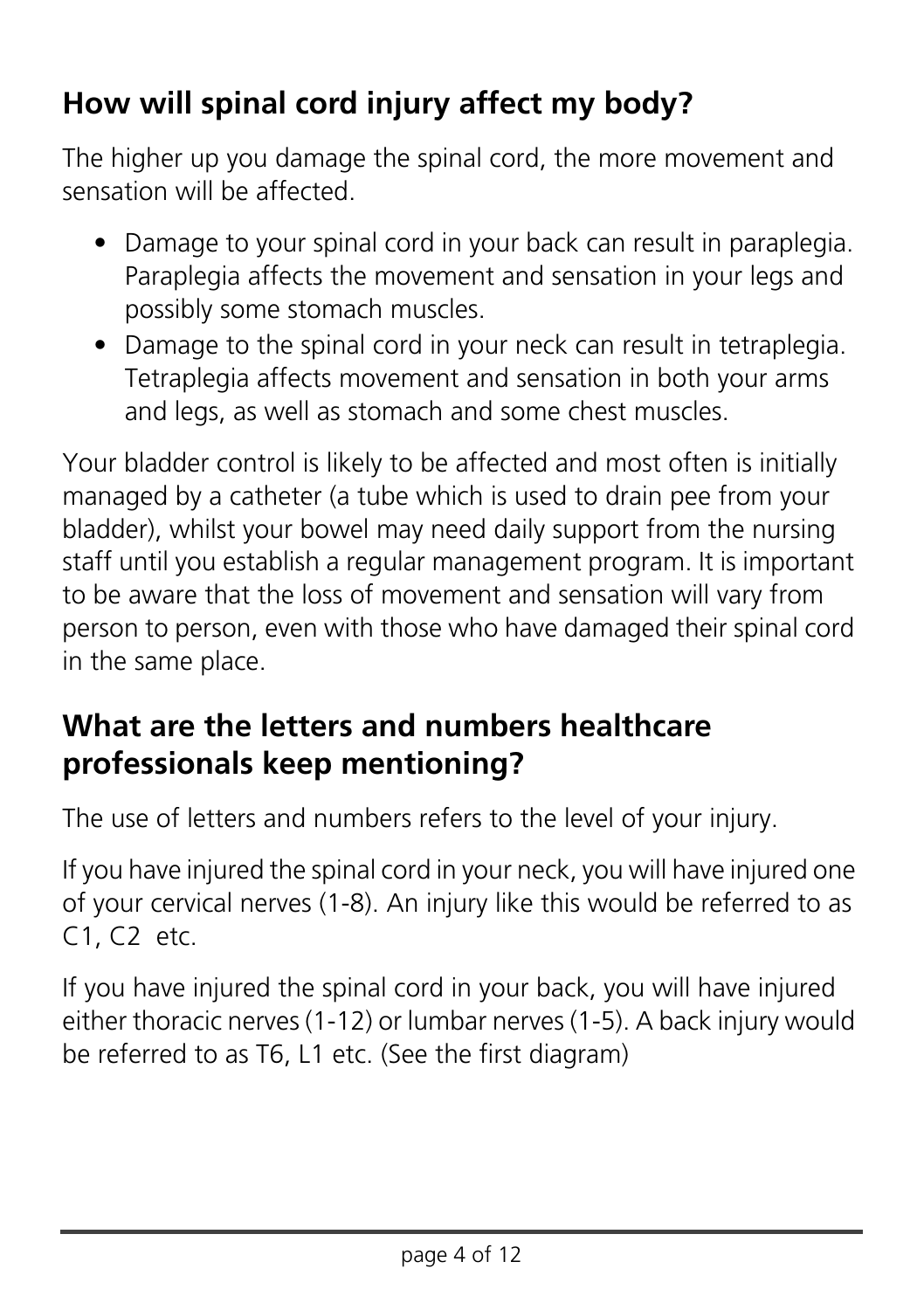## **What does complete/incomplete mean?**

Complete or incomplete injury refers to the type of injury you have sustained.

If both sides of your body are affected and there is no voluntary movement or feeling from the injury level and below, then your injury is complete.

If you have some feeling in your bladder or bowels and still have some voluntary movement below your injury, such as being able to move one limb (e.g. an arm), then your injury is incomplete.

## **Will I recover?**

When the cord is damaged, the degree of recovery can vary tremendously from person to person. Some people fully recover whilst others are left with a permanent loss.

Whilst most recovery takes place in the first 6 months, it may take up to two years for you to reach your full potential following your injury. As the spinal cord recovers from the shock of the injury, you may make some progress with movement and/or sensation. Although progress and adaptation is possible, it is important to remember that there is not yet any effective repair available for spinal cord injury, but research into this continues. Your doctors may be able to give you some idea of your potential to improve but for the most part it's a waiting game.

## **What happens next?**

At first you may be initially cared for on an orthopaedic or general ward. How your cord injury is managed will vary from person to person depending on the cause. If you've had a traumatic injury, you may need an operation to stabilise your spine, whilst others will need an operation to remove anything which is pressing on the cord. Infections may need to be cleaned out and courses of antibiotics given.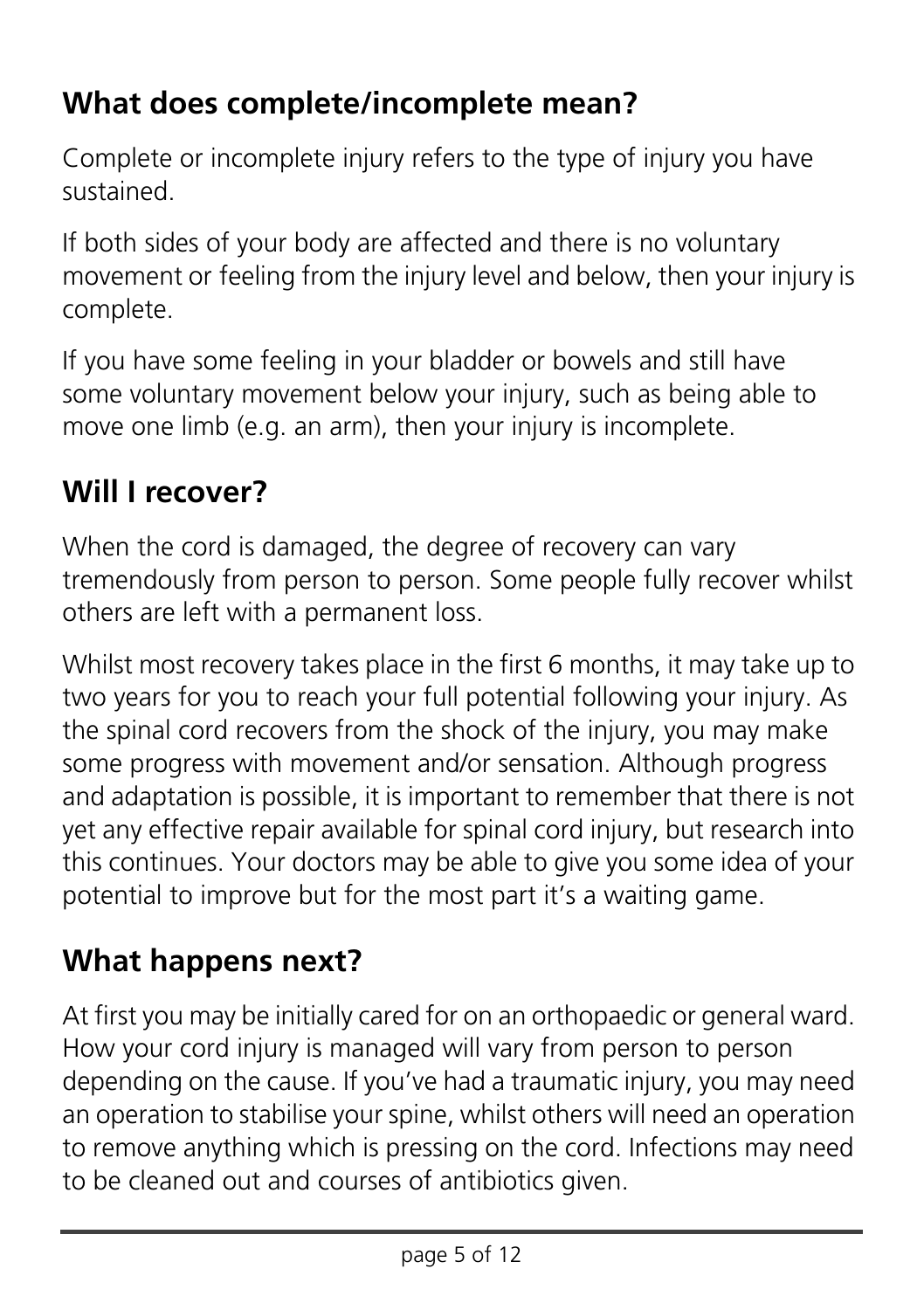Most people need to spend a period of time on bed rest and the length of this can vary from a few days to months. Whilst this can be hard to deal with, this period of immobility is allowing the cord to heal as much as it can and will optimise your long term recovery.

## **What can I do whilst I'm on bed rest?**

Whilst you are on bed rest, your physiotherapist will come and help you keep your body moving. If you are completely paralysed, your physio will perform passive movements to keep your joints loose and maintain muscle length. If you are able to contract any of your muscles, you will be encouraged to do this as much as possible. After a spinal cord injury you are much more likely to develop pressure sores as your sensation is reduced and you are less able to move. This is why it is important to move regularly, known as pressure relief. The nursing staff will also ensure you are turned regularly, usually every 4-6 hours

Your physiotherapist will also help you if your breathing has been affected. They will encourage you to take deep breaths to keep your chest clear and may use equipment such as a cough assist machine to help you cough to clear any phlegm.

Your occupational therapist will assess you to see if you need any splints. These help to ensure your limbs are held in a good position if you are unable to do this yourself.

## **Can my relatives and friends help?**

Yes they can. Your physiotherapist and occupational therapist can teach your relatives and friends many of the exercises to help keep you moving and increase your strength.

## **What happens when I'm allowed out of bed?**

Once the doctors are happy your condition is stable, your spine is stabilised or your infection treatment well under way, you will be able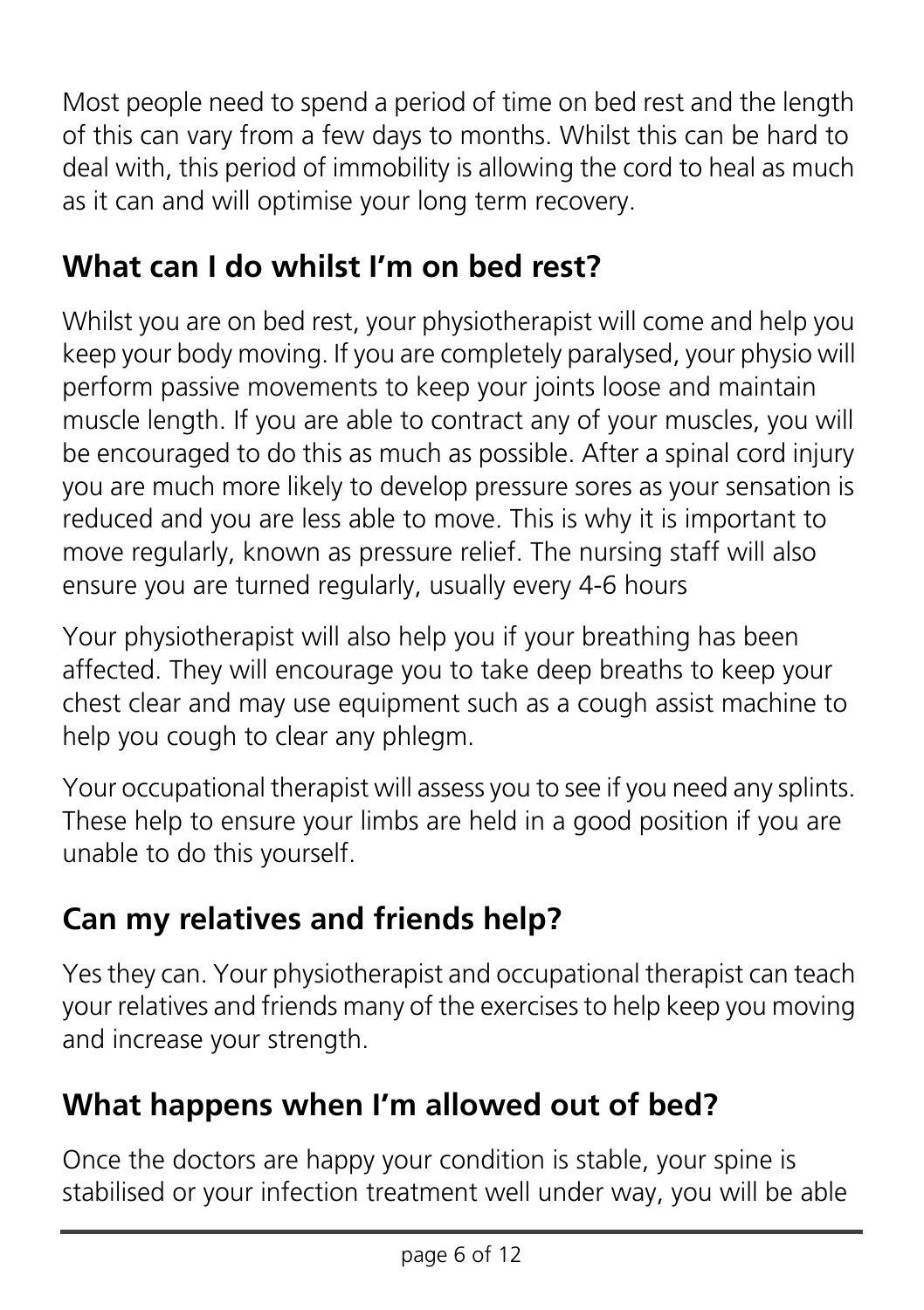to start getting out of bed. In most cases where there is significant weakness in your legs, you will need to use a wheelchair, at least initially. Sitting out of bed can be more challenging than you might imagine as your postural muscles will have become weak whilst on bed rest and you will take time to adjust to being upright. After being fully supported on the bed, a wheelchair can seem very uncomfortable at first. It is important to see getting out of bed and gradually increasing your tolerance to sitting, as an exercise in itself. It is important that you gradually increase the time sat out and don't overdo things. At first you are likely to be hoisted out of bed, but where possible, you will be taught to do this more independently using other equipment where appropriate.

## **Where will I go next?**

- Everyone, except those diagnosed with progressive metastatic cancer, is referred to the geographical SCI Centre linked to the hospital to which they were admitted
- You may be referred to the SCI with the correct catchment for your GP's postcode

The SCI Centre will allocate a consultant in spinal cord injuries to review your referral and make a decision on the best way to manage your rehabilitation, in collaboration with the local hospital team.

They may recommend one of the following:

- Transfer to a specialist SCI Centre for inpatient rehabilitation and discharge back to the community
- Transfer to a local neurology rehabilitation centre or community hospital for inpatient rehabilitation, and then discharge home with outpatient follow up at the SCI centre
- Completing your rehabilitation in your current ward/hospital and then discharge to either an off-site rehabilitation facility or home.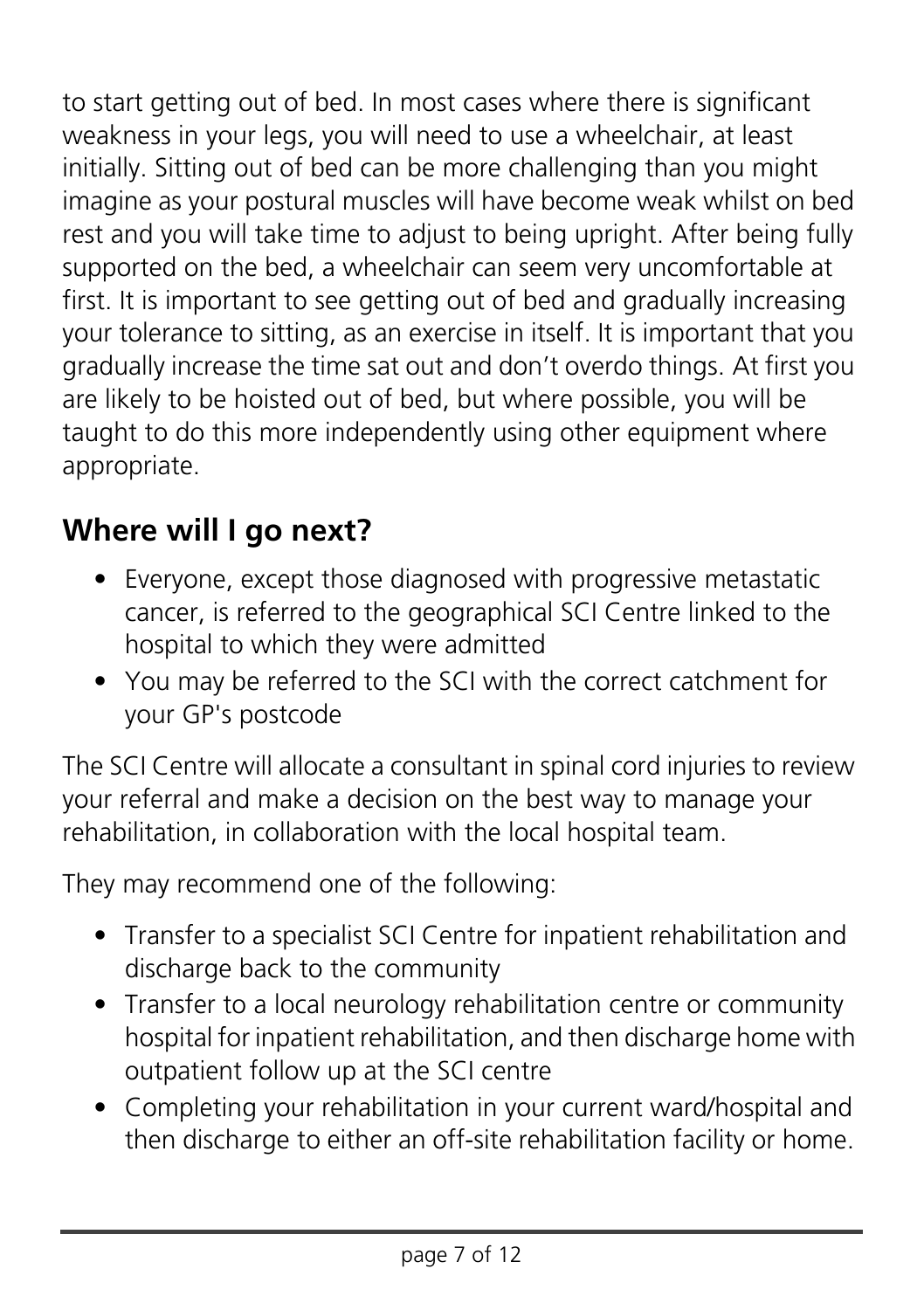Either way you will be followed up as an outpatient at the SCI Centre

In order to make this decision a member of the SCI Centre Outreach Team may come and visit, collect more information for the SCI Team or to help you make an informed decision regarding your rehabilitation options.

## **The multidisciplinary team: We're here to help**

Whilst you are in hospital there are a number of different people to help you.

#### **Doctors**

The doctors will explain to you about your specific injury, treatment options (including medication) and your likely long term outcome. If you are transferred to the spinal cord injury centre it is important that you arrange to meet with your consultant, preferably with your family, to discuss your progress and any concerns that you may have. Your ward manager can give you the contact details of your consultant's secretary so you can arrange this meeting.

## **Physio (PT) and occupational therapy (OT)**

SCI effects the communication between the brain and the body, PT and OT in the early stages are aimed at the following:

- You may receive chest care and support with your breathing if required.
- Maximising the strength of the muscles still communicating with the brain.
- Maintaining range of movement in the joints and muscle length.
- Teaching you the best ways to be as independent as possible with what movement you have, including bed mobility and getting dressed.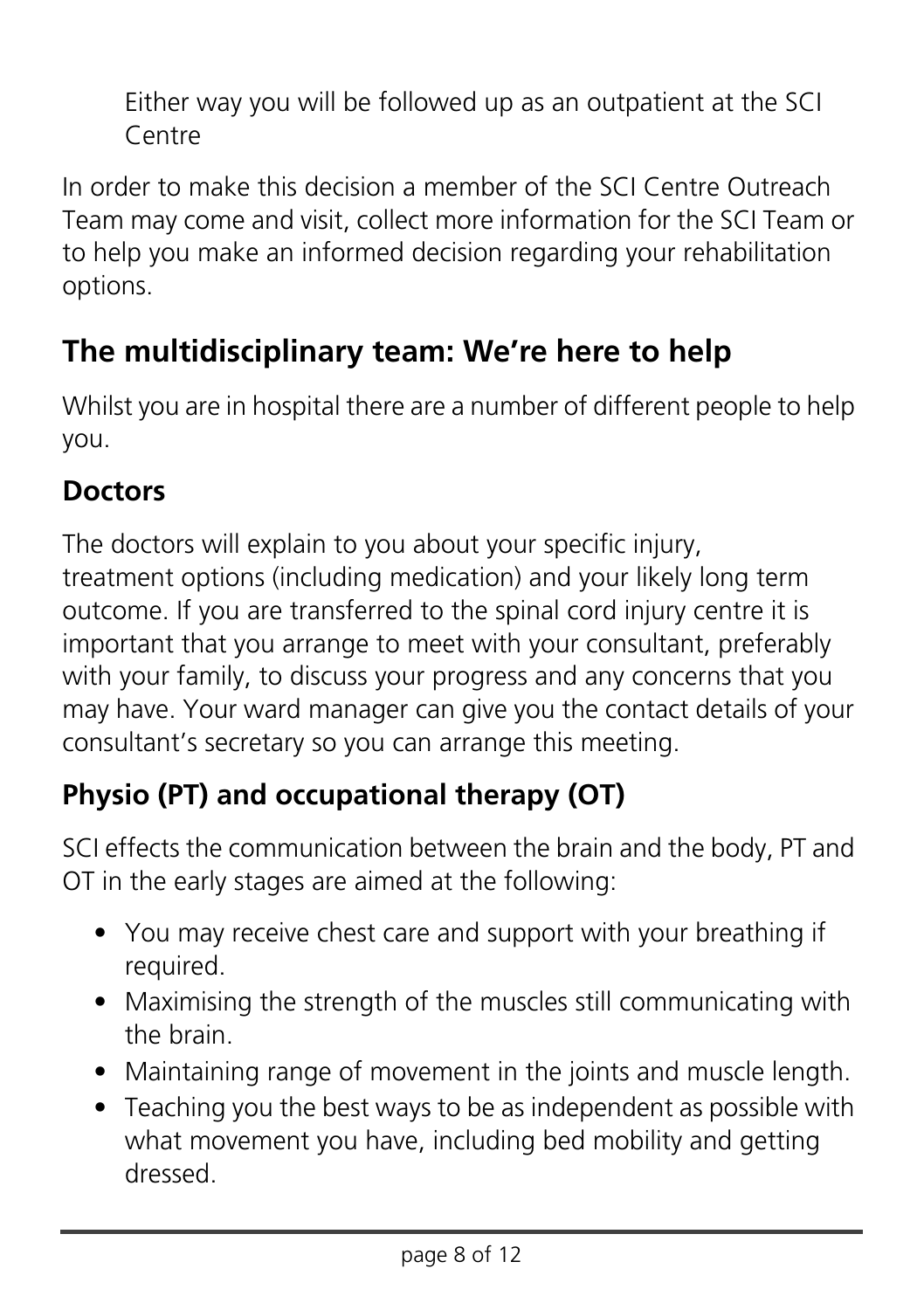- Working on your sitting balance and learning to move around is one of the main challenges for most patients initially. Learning how to transfer into and use your wheelchair will also be covered, as well as how best to pressure relieve to avoid pressure sores.
- After an initial assessment, therapy staff will assist you in identifying realistic goals which we will work towards. It is important to realise that some of these goals may not be achievable whilst you are at the spinal injuries centre but may be achieved after discharge.

### **Nursing support**

The nursing team consists of registered nurses, support workers, specialist nurses, sisters/charge nurses and the Discharge Liaison Team.

If you move onto a specialist spinal cord injury ward, the nursing staff there will have more specialist knowledge about spinal cord injury to support you throughout your stay. They will work with you to manage your injury. This may include managing your medication, skin and hygiene support, bladder and bowel management and supporting you to get out of bed.

#### **Psychology service**

As individuals we cope with situations in different ways and the same is true following a spinal cord injury. It is common for people to experience a wide range of emotions and everyone's experience is unique and individual. It is natural and understandable to experience some psychological difficulties following a spinal cord injury. These difficulties may include:

- Management of pain and spasms
- Coping with different emotions
- Concerns about relationships and the future
- Distress and trauma following an accident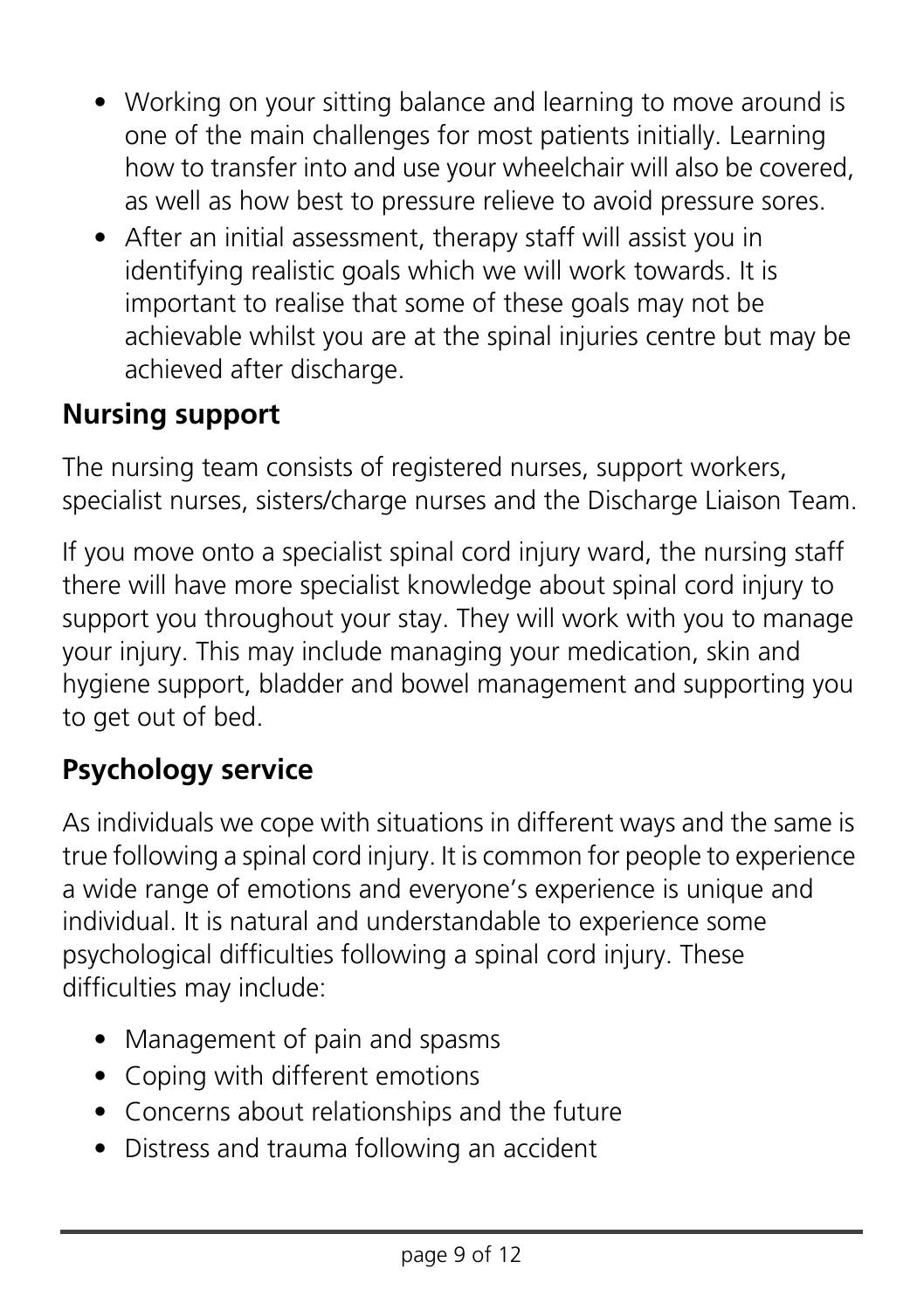Often support from friends and family, as well as going through the rehabilitation process, is enough to help manage these difficulties, but some people need further support.

There is a psychology service available for inpatients at the spinal injuries centre. A member of the psychology team will meet with you during your first few weeks on the ward to talk about how you are doing. This is an opportunity to speak about any concerns you may have. Following this you may be asked whether you accept or decline psychology input, and offered further psychology sessions during your stay. You have a choice.

#### **Other emotional support**

Many people find it very helpful to access support from other people who have experienced an SCI and who are now living positive lives several years later. This support can be arranged through charity organisations and volunteers – please ask a member of staff if you would like this arranged.

## **Benefits and financial advice**

If you have had a spinal cord injury you may be entitled to benefits. You could be entitled to disability benefits such as Personal Independence Payment or, if your income has dropped, you may be entitled to income related benefits such as Housing Benefit.

For more information contact your local Citizens Advice **www.citizensadvice.org.uk**.

If you are transferred to a spinal injury centre the OT's will be able to help you with this.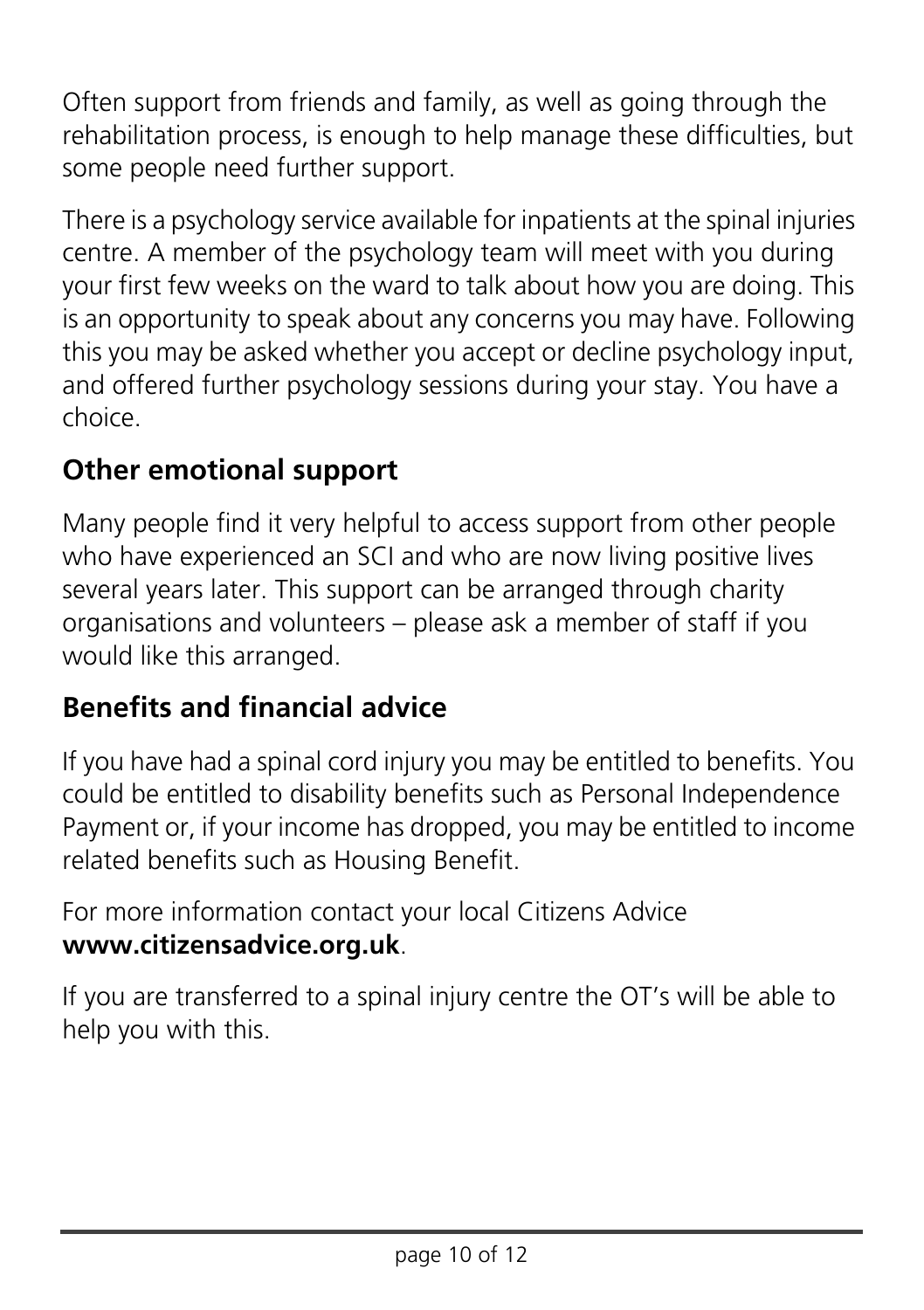## **Additional Information:**

In addition to the above support, there are other opportunities at the spinal injury centre:

- Weekly education sessions are organised in the centre covering important information about your condition
- A number of activities and classes are also available such as sport, art, gardening (seasonal) and bingo
- An assessment flat can be made available to patients and family (when appropriate), to help prepare you for life outside the centre as you approach your discharge

## **What support is out there?**

It is to be expected that you will have lots of questions beyond the scope of this booklet. If you are on an orthopaedic or general ward, the staff there may have the knowledge to answer some of these, whilst others may be best answered by the specialist staff which may come and visit you.

There are also a number of organisations available to support you through this difficult time of adjustment. We can arrange for a volunteer who has had a spinal cord injury to come and visit you if you would like.

There are also a number of websites with lots of information:

#### **http://www.sth.nhs.uk/services/a-z-of-services?id=277**

Spinal Injuries Association: **www.spinal.co.uk**

#### Aspire: **www.aspire.org.uk**

Back Up: **www.backuptrust.org.uk**